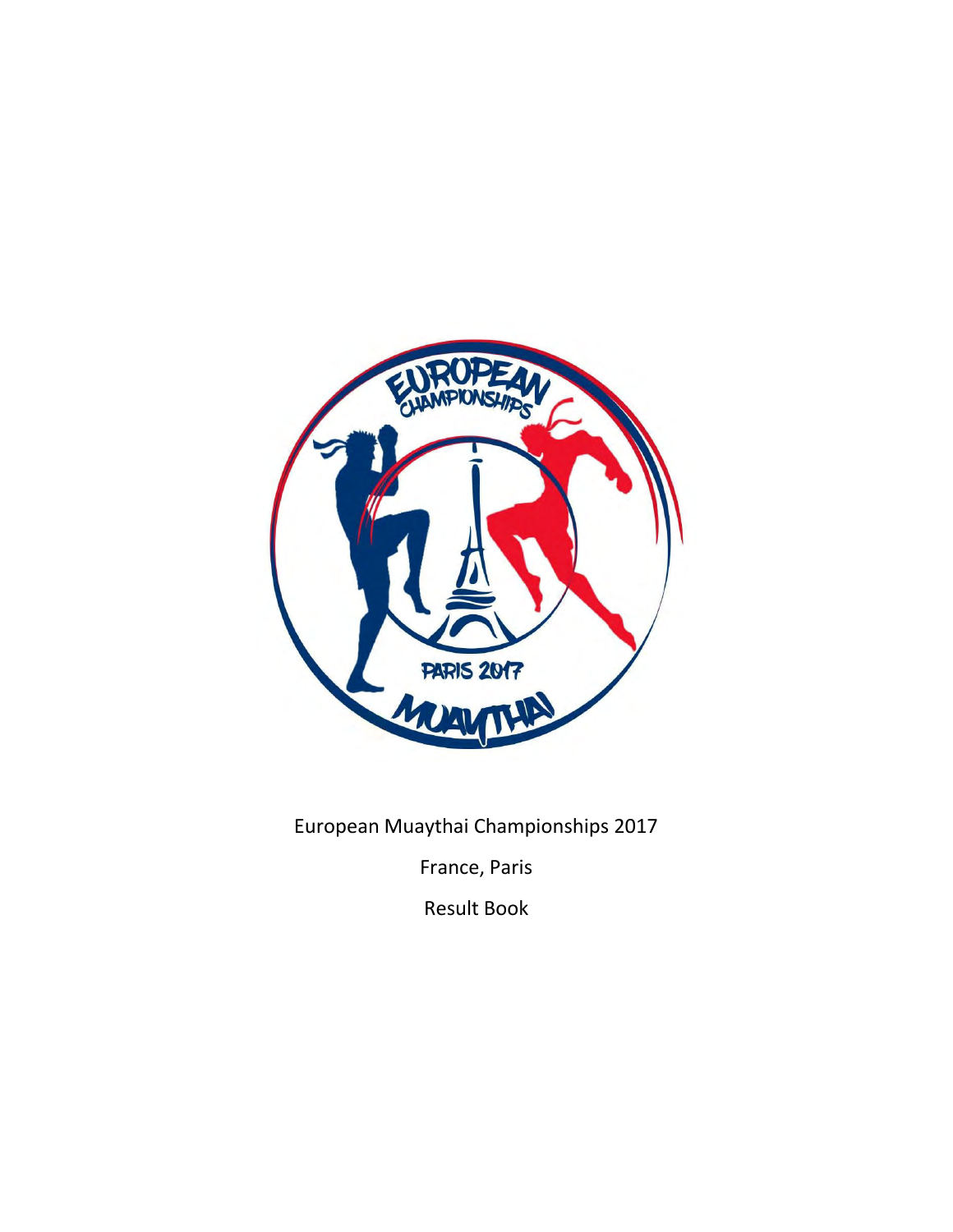

## **EUROPEAN CHAMPIONSHIPS 2017**





| <b>No.</b>       | $\cdot$ M<br><b>Division</b>     | Category         | Medal              | <b>Name</b>                            | $\sim$<br>Country               |
|------------------|----------------------------------|------------------|--------------------|----------------------------------------|---------------------------------|
| 1                | Competitive Class Male B         | 51 Kg.           | 1-GOLD             | 1). SOFIANE BOULAND                    | <b>FRANCE</b>                   |
| $\overline{2}$   | Competitive Class Male B         | 51 Kg.           | 2-SILVER           | 2). KARABOSTAN BERKE                   | <b>TURKEY</b>                   |
| $\mathbf{3}$     | Competitive Class Male B         | 51 Kg.           | 3-BRONZE           | 3). DIN HAZIZA                         | <b>ISRAEL</b>                   |
| 4                | Competitive Class Male B         | 57 Kg.           | 1-GOLD             | 1). GAZITOV STANISLAV                  | <b>RUSSIA</b>                   |
| $\sqrt{5}$       | Competitive Class Male B         | 57 Kg.           | 2-SILVER           | 2). BARIS AHMET                        | <b>TURKEY</b>                   |
| $\,6\,$          | Competitive Class Male B         | 57 Kg.           | 3-BRONZE           | 3). KIRYL KITOU                        | <b>BELARUS</b>                  |
| $\overline{7}$   | Competitive Class Male B         | 60 Kg.           | 1-GOLD             | 1). MAZORIEV SHARIF                    | <b>RUSSIA</b>                   |
| 8                | Competitive Class Male B         | 60 Kg.           | 2-SILVER           | 2). ARTSEM VINNIK                      | <b>BELARUS</b>                  |
| $\boldsymbol{9}$ | Competitive Class Male B         | 60 Kg.           | 3-BRONZE           | 3). MARWANE ZERGUYG                    | <b>FRANCE</b>                   |
| 10               | Competitive Class Male B         | 63.5 Kg.         | 1-GOLD             | 1). ULADZISLAU YADZESHKA               | <b>BELARUS</b>                  |
| 11               | Competitive Class Male B         | 63.5 Kg.         | 2-SILVER           | 2). ANTEPLI ONUR                       | <b>TURKEY</b>                   |
| 12               | Competitive Class Male B         | 63.5 Kg.         | 3-BRONZE           | 3). JAN BJ?RKSKOG                      | <b>FINLAND</b>                  |
| 13               | Competitive Class Male B         | 67 Kg.           | 1-GOLD             | 1). NADYM BEN BAKAR                    | <b>FRANCE</b>                   |
| 14               | Competitive Class Male B         | 67 Kg.           | 2-SILVER           | 2). SASO VOCKAPI                       | <b>SLOVENIA</b>                 |
| 15               | Competitive Class Male B         | 71 Kg.           | 1-GOLD             | 1). DOMEN VIDMAR                       | <b>SLOVENIA</b>                 |
| 16               | Competitive Class Male B         | 71 Kg.           | 2-SILVER           | 2). MACIK BALIO                        | <b>FRANCE</b>                   |
| 17               | Competitive Class Male B         | 71 Kg.           | 3-BRONZE           | 3). ANDQEAS TROLL                      | <b>AUSTRIA</b>                  |
| 18               | Competitive Class Male B         | 75 Kg.           | 1-GOLD             | 1). MATAS MILIUNAS                     | <b>GERMANY</b>                  |
| 19               | Competitive Class Male B         | 75 Kg.           | 2-SILVER           | 2). SOUFIANE ATOUCCIME                 | <b>BELGIUM</b>                  |
| 20               | Competitive Class Male B         | 75 Kg.           | 3-BRONZE           | $3)$ . ----                            | <b>TURKEY</b>                   |
| 21               | Competitive Class Male B         | 75 Kg.           | 3-BRONZE           | 4). DAVIT HAYRAPETYAN                  | <b>ARMENIA</b>                  |
| 22               | Competitive Class Male B         | 81 Kg.           | 1-GOLD             | 1). VESELKIN SERGEY                    | <b>RUSSIA</b>                   |
| 23               | Competitive Class Male B         | 81 Kg.           | 2-SILVER           | 2). KAREN TUMASIAN                     | <b>BELARUS</b>                  |
| 24               | Competitive Class Male B         | 81 Kg.           | 3-BRONZE           | 3). BILAL CMAREUF                      | <b>FRANCE</b>                   |
| 25               | Competitive Class Male B         | 91 Kg.           | 1-GOLD             | 1). LUKAS ACHTEROERG                   | <b>GERMANY</b>                  |
| 26               | Competitive Class Male B         | 91 Kg.           | 2-SILVER           | 2). MEHMET ALI UGURLU                  | <b>TURKEY</b>                   |
| 27<br>28         | Elite Female A<br>Elite Female A | 45 Kg.<br>45 Kg. | 1-GOLD<br>2-SILVER | 1). NEGODINA VERA<br>2). GANNA AVAKOVA | <b>RUSSIA</b><br><b>UKRAINE</b> |
| 29               | Elite Female A                   | 45 Kg.           | 3-BRONZE           | 3). MIG SERRES                         | <b>FRANCE</b>                   |
| 30               | Elite Female A                   | 45 Kg.           | 3-BRONZE           | 4). CAMILLA DANIELSSON                 | SWEDEN                          |
| 31               | Elite Female A                   | 48 Kg.           | 1-GOLD             | 1). FANNY RAMOS                        | <b>FRANCE</b>                   |
| 32               | Elite Female A                   | 48 Kg.           | 2-SILVER           | 2). GANZVIND DARIA                     | <b>RUSSIA</b>                   |
| 33               | Elite Female A                   | 48 Kg.           | 3-BRONZE           | 3). KUCUKTAS SONGUL                    | <b>TURKEY</b>                   |
| 34               | Elite Female A                   | 48 Kg.           | 3-BRONZE           | 4). TERESA MOREIRA                     | <b>PORTUGAL</b>                 |
| 35               | Elite Female A                   | 51 Kg.           | 1-GOLD             | 1). MYRIAME DJEDIDI                    | <b>FRANCE</b>                   |
| 36               | Elite Female A                   | 51 Kg.           | 2-SILVER           | 2). GABRIELA KUZAWINSKA                | <b>POLAND</b>                   |
| 37               | Elite Female A                   | 51 Kg.           | 3-BRONZE           | 3). THERESE GUNNARSSON                 | <b>SWEDEN</b>                   |
| 38               | Elite Female A                   | 51 Kg.           | 3-BRONZE           | 4). GURINA EKATERINA                   | <b>RUSSIA</b>                   |
| 39               | Elite Female A                   | 54 Kg.           | 1-GOLD             | 1). SOFIA OLOFSSON                     | <b>SWEDEN</b>                   |
| 40               | Elite Female A                   | 54 Kg.           | 2-SILVER           | 2). JULIETTE LACROIX                   | <b>FRANCE</b>                   |
| 41               | Elite Female A                   | 54 Kg.           | 3-BRONZE           | 3). PAULIINA SALONEN                   | <b>FINLAND</b>                  |
| 42               | Elite Female A                   | 54 Kg.           | 3-BRONZE           | 4). MARYIA ZHUK                        | <b>BELARUS</b>                  |
| 43               | Elite Female A                   | 57 Kg.           | 1-GOLD             | 1). PATRICIA AXLING                    | SWEDEN                          |
| 44               | Elite Female A                   | 57 Kg.           | 2-SILVER           | 2). KLIMOVA MARIIA                     | <b>RUSSIA</b>                   |
| 45               | Elite Female A                   | 57 Kg.           | 3-BRONZE           | 3). VIKTORIIA IVANETS                  | <b>UKRAINE</b>                  |
| 46               | Elite Female A                   | 57 Kg.           | 3-BRONZE           | 4). NINA SCHEUCHER                     | <b>AUSTRIA</b>                  |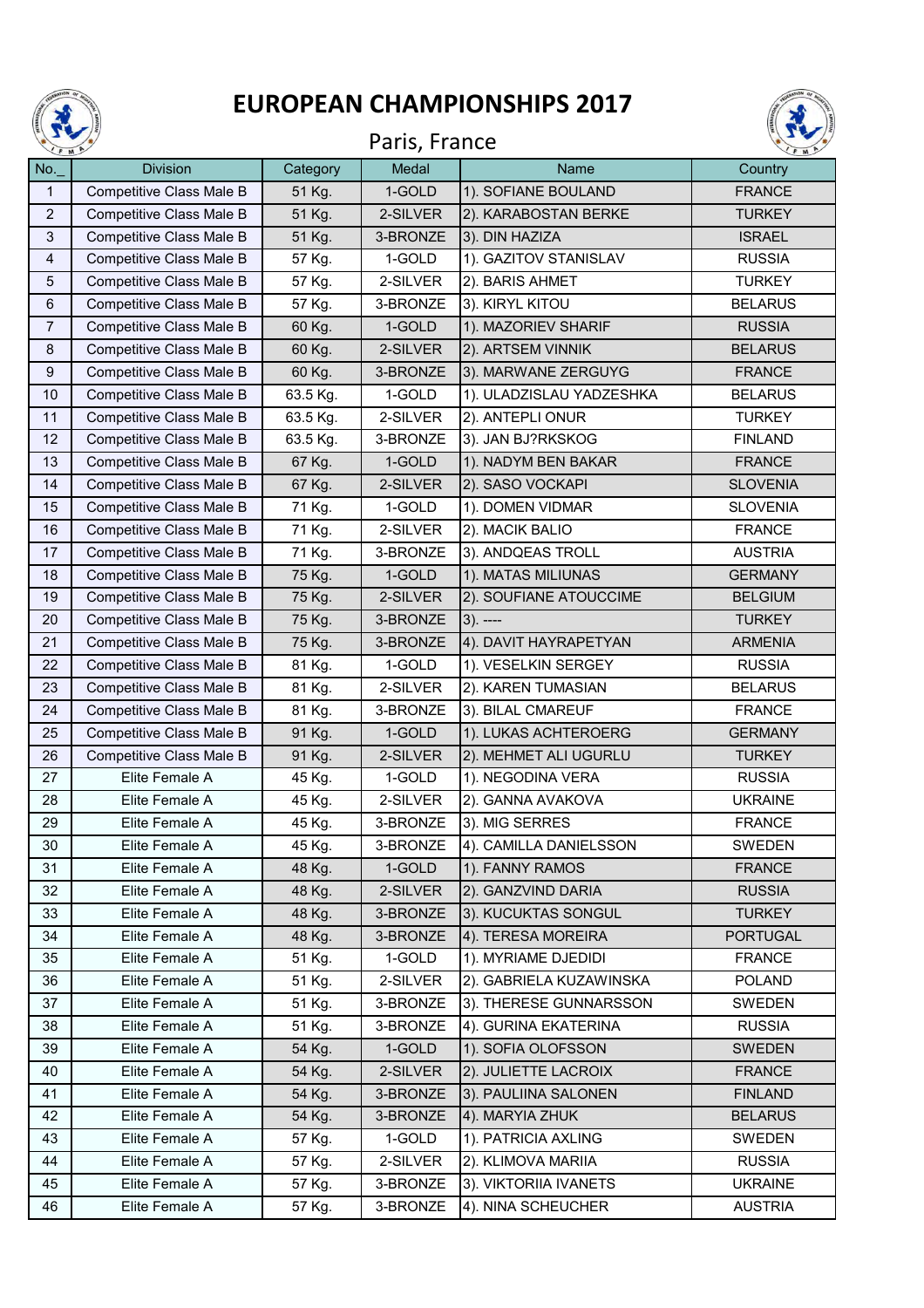| No | <b>Division</b>     | Ctg      | Medal    | Name                          | Country         |
|----|---------------------|----------|----------|-------------------------------|-----------------|
| 27 | Elite Female A      | 45 Kg.   | 1-GOLD   | 1). NEGODINA VERA             | <b>RUSSIA</b>   |
| 28 | Elite Female A      | 45 Kg.   | 2-SILVER | 2). GANNA AVAKOVA             | <b>UKRAINE</b>  |
| 29 | Elite Female A      | 45 Kg.   | 3-BRONZE | 3). MIG SERRES                | <b>FRANCE</b>   |
| 30 | Elite Female A      | 45 Kg.   | 3-BRONZE | 4). CAMILLA DANIELSSON        | <b>SWEDEN</b>   |
| 31 | Elite Female A      | 48 Kg.   | 1-GOLD   | 1). FANNY RAMOS               | <b>FRANCE</b>   |
| 32 | Elite Female A      | 48 Kg.   | 2-SILVER | 2). GANZVIND DARIA            | <b>RUSSIA</b>   |
| 33 | Elite Female A      | 48 Kg.   | 3-BRONZE | 3). KUCUKTAS SONGUL           | <b>TURKEY</b>   |
| 34 | Elite Female A      | 48 Kg.   | 3-BRONZE | 4). TERESA MOREIRA            | <b>PORTUGAL</b> |
| 35 | Elite Female A      | 51 Kg.   | 1-GOLD   | 1). MYRIAME DJEDIDI           | <b>FRANCE</b>   |
| 36 | Elite Female A      | 51 Kg.   | 2-SILVER | 2). GABRIELA KUZAWINSKA       | <b>POLAND</b>   |
| 37 | Elite Female A      | 51 Kg.   | 3-BRONZE | 3). THERESE GUNNARSSON        | <b>SWEDEN</b>   |
| 38 | Elite Female A      | 51 Kg.   | 3-BRONZE | 4). GURINA EKATERINA          | <b>RUSSIA</b>   |
| 39 | Elite Female A      | 54 Kg.   | 1-GOLD   | 1). SOFIA OLOFSSON            | <b>SWEDEN</b>   |
| 40 | Elite Female A      | 54 Kg.   | 2-SILVER | 2). JULIETTE LACROIX          | <b>FRANCE</b>   |
| 41 | Elite Female A      |          |          | 3-BRONZE 3). PAULIINA SALONEN | <b>FINLAND</b>  |
|    |                     | 54 Kg.   |          |                               | <b>BELARUS</b>  |
| 42 | Elite Female A      | 54 Kg.   | 3-BRONZE | 4). MARYIA ZHUK               |                 |
| 43 | Elite Female A      | 57 Kg.   | 1-GOLD   | 1). PATRICIA AXLING           | <b>SWEDEN</b>   |
| 44 | Elite Female A      | 57 Kg.   | 2-SILVER | 2). KLIMOVA MARIIA            | <b>RUSSIA</b>   |
| 45 | Elite Female A      | 57 Kg.   | 3-BRONZE | 3). VIKTORIIA IVANETS         | <b>UKRAINE</b>  |
| 46 | Elite Female A      | 57 Kg.   | 3-BRONZE | 4). NINA SCHEUCHER            | <b>AUSTRIA</b>  |
| 47 | Elite Female A      | 60 Kg.   | 1-GOLD   | 1). NILI BLOCK                | <b>ISRAEL</b>   |
| 48 | Elite Female A      | 60 Kg.   | 2-SILVER | 2). VINNIKOVA EKATERINA       | <b>RUSSIA</b>   |
| 49 | Elite Female A      | 60 Kg.   | 3-BRONZE | 3). NORA CORNOLLE             | <b>FRANCE</b>   |
| 50 | Elite Female A      | 60 Kg.   | 3-BRONZE | 4). HANNA SHYTAVA             | <b>BELARUS</b>  |
| 51 | Elite Female A      | 63.5 Kg. | 1-GOLD   | 1). VINNIKOVA SVETLANA        | <b>RUSSIA</b>   |
| 52 | Elite Female A      | 63.5 Kg. | 2-SILVER | 2). LARESSA VAN EMDEN         | <b>FINLAND</b>  |
| 53 | Elite Female A      | 63.5 Kg. | 3-BRONZE | 3). OLEKSANDRA PECHENIUK      | <b>UKRAINE</b>  |
| 54 | Elite Female A      | 63.5 Kg. | 3-BRONZE | 4). NAOIL TITA                | <b>FRANCE</b>   |
| 55 | Elite Female A      | 67 Kg.   | 1-GOLD   | 1). NEPIANIDI ANASTASIIA      | <b>RUSSIA</b>   |
| 56 | Elite Female A      | 67 Kg.   | 2-SILVER | 2). TACYILDIZ BEDIHA          | <b>TURKEY</b>   |
| 57 | Elite Female A      | 67 Kg.   | 3-BRONZE | 3). RIIKKA J?RVENP??          | <b>FINLAND</b>  |
| 58 | Elite Female A      | 71 Kg.   | 1-GOLD   | 1). ANGELA MAMIC              | <b>SWEDEN</b>   |
| 59 | Elite Female A      | 71 Kg.   | 2-SILVER | 2). OVCHINNIKOVA ALINA        | <b>RUSSIA</b>   |
| 60 | Elite Female A      | 71 Kg.   | 3-BRONZE | 3). ANNA RANTANEN             | <b>FINLAND</b>  |
| 61 | Elite Female A      | 71 Kg.   | 3-BRONZE | 4). ELEONORA FILIPPOU         | <b>CYPRUS</b>   |
| 62 | Elite Female A      | 75+ Kg.  | 1-GOLD   | 1). DZIYANA YEMILYANAVA       | <b>BELARUS</b>  |
| 63 | Elite Female A      | 75+ Kg.  | 2-SILVER | 2). IRINA LARIONOUA           | <b>RUSSIA</b>   |
| 64 | Elite Female A      | 75+ Kg.  | 3-BRONZE | 3). AKDENIZ RABIA             | <b>TURKEY</b>   |
| 65 | Elite Female A      | 75+ Kg.  | 3-BRONZE | 4). TINA SINJUR               | <b>SLOVENIA</b> |
| 66 | Elite Male A        | 48 Kg.   | 1-GOLD   | 1). BARIN ZUBEYR              | <b>TURKEY</b>   |
| 67 | Elite Male A        | 48 Kg.   | 2-SILVER | 2). MURTAZALIEV CHARAK        | <b>RUSSIA</b>   |
| 68 | <b>Elite Male A</b> | 51 Kg.   | 1-GOLD   | 1). ISHCHUK EGOR              | <b>RUSSIA</b>   |
| 69 | <b>Elite Male A</b> | 51 Kg.   | 2-SILVER | 2). BOGAZ TALHA               | <b>TURKEY</b>   |
|    |                     |          |          | 1). KHOLMUROD RAKHIMOV        |                 |
| 70 | Elite Male A        | 54 Kg.   | 1-GOLD   |                               | <b>RUSSIA</b>   |
| 71 | <b>Elite Male A</b> | 54 Kg.   | 2-SILVER | 2). ROMAN VAGILEVYCH          | <b>UKRAINE</b>  |
| 72 | Elite Male A        | 54 Kg.   | 3-BRONZE | 3). GOK CAFER                 | <b>TURKEY</b>   |
| 73 | Elite Male A        | 54 Kg.   | 3-BRONZE | 4). SAHAR YOSEF               | <b>ISRAEL</b>   |